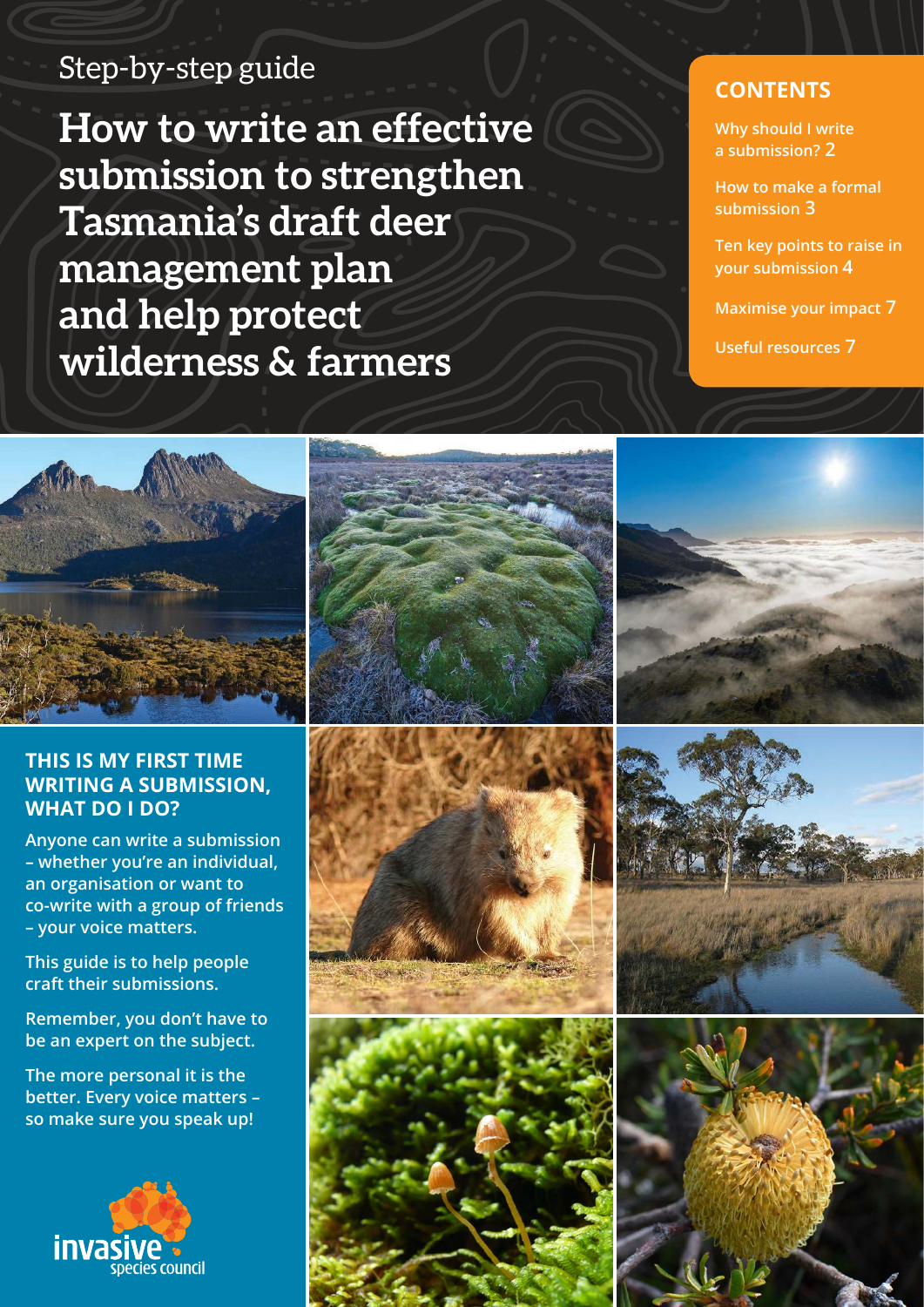## <span id="page-1-0"></span>**Tasmania's Draft Wild Fallow Deer Management Plan is open for community consultation.**

### **Submissions are due by 3 December 2021.**

It's time to raise your voice to protect Tasmania's remarkable landscape of unique and outstanding natural and cultural values along with highly valued agriculture from uncontrolled feral deer damage.

For too long the Tasmanian Government's deer management policies have been in essence about maintaining a quality deer herd for hunting.

This policy has hindered effective control of feral deer in Tasmania as the population has grown and spread. Feral deer have evolved from being a resource for the enjoyment of hunters to becoming a serious pest.

The Tasmanian Government has finally released a plan that outlines how growing numbers of feral deer will be managed. It is called the Draft Wild Fallow Deer Management Plan.

While there are some positives, such as a proposed zoning approach to deer management, the plan disappointingly does little to protect nature, farmers and the community from the destructive impacts of deer on the environment and society.

The plan continues to re-enforce hunter-focused policies that have seen feral deer populations explode in Tasmania from a few thousand in the 1970s to now approaching 100,000.

Deer policy in Tasmania is strongly influenced by hunting interests rather than being driven by a need to protect wilderness and farming.

Feral deer in Tasmania are now a serious biosecurity issue for our environment and no longer simply a game management issue.

The government needs to hear from people that have diverse views on the impacts of feral deer, not just from the hunting lobby.

**By making a submission you can help shape the future of feral deer management in Tasmania and help protect this incredible place from ongoing feral deer damage.** 



# "We're sitting on a biological powder keg. These animals want to expand their range. They want to reproduce as fast they can."

– Professor David Bowman, UTAS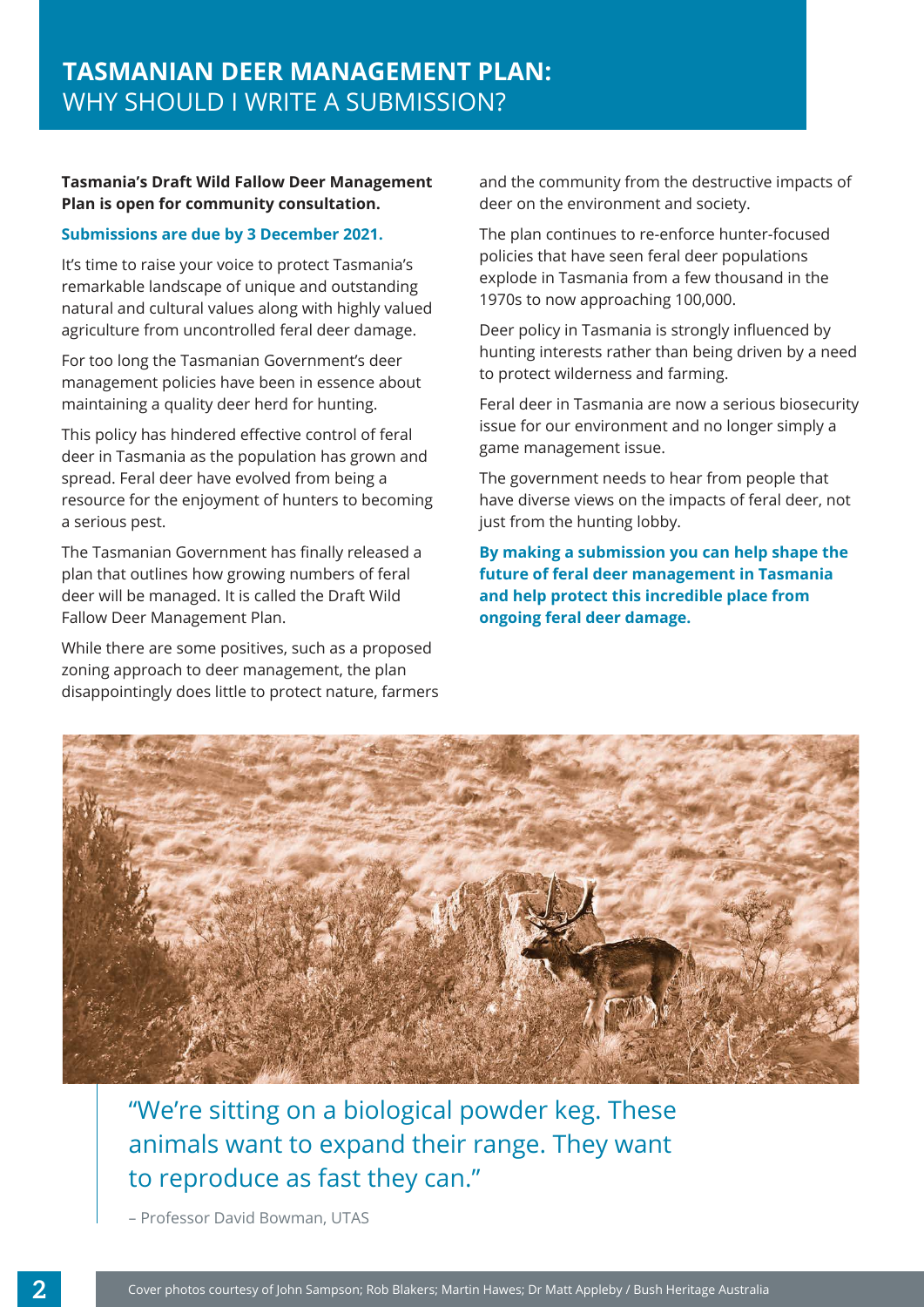### <span id="page-2-0"></span>**Anyone can write a submission – whether you're an individual, an organisation, Tasmanian resident or live interstate – your voice matters.**

Your submission doesn't need to be complex or overly formal. Simply introduce yourself, outline why the issue matters to you and emphasise the key points you wish to make in your own words.

We have outlined **ten key points** below that you may wish to consider in your submission.

- If you can, try to outline how the problems in the plan can be addressed – the people reviewing submissions will be looking for ideas to improve the plan.
- Don't forget to include your name and contact details.
- Have a read of the draft plan and the useful summary sheet on the **Tasmanian Government's website**.

### **You can then:**

**• Email your submission to:** DeerManagementPlan@dpipwe.tas.gov.au

**Or mail your submission to:** 

Farmpoint DPIPWE PO Box 46, Kings Meadows TAS 7249

Make sure you deliver your submission **5pm Friday 3 December**.

**Tip:** Get your submission in early in case there are technical issues in the last hours.

**And remember:** Keep your submission polite and respectful. The government will exclude from consideration submissions that are rude or target individual public servants or members of parliament.



#### **Current estimate of the distribution of feral deer (Cunningham et al. 2021).**



**Potential occupation of fallow deer in Tasmania based on suitable climate and habitat (Cunningham et al. 2021).**

# **SUBMISSIONS DUE:** 5PM FRIDAY 3 DECEMBER 2021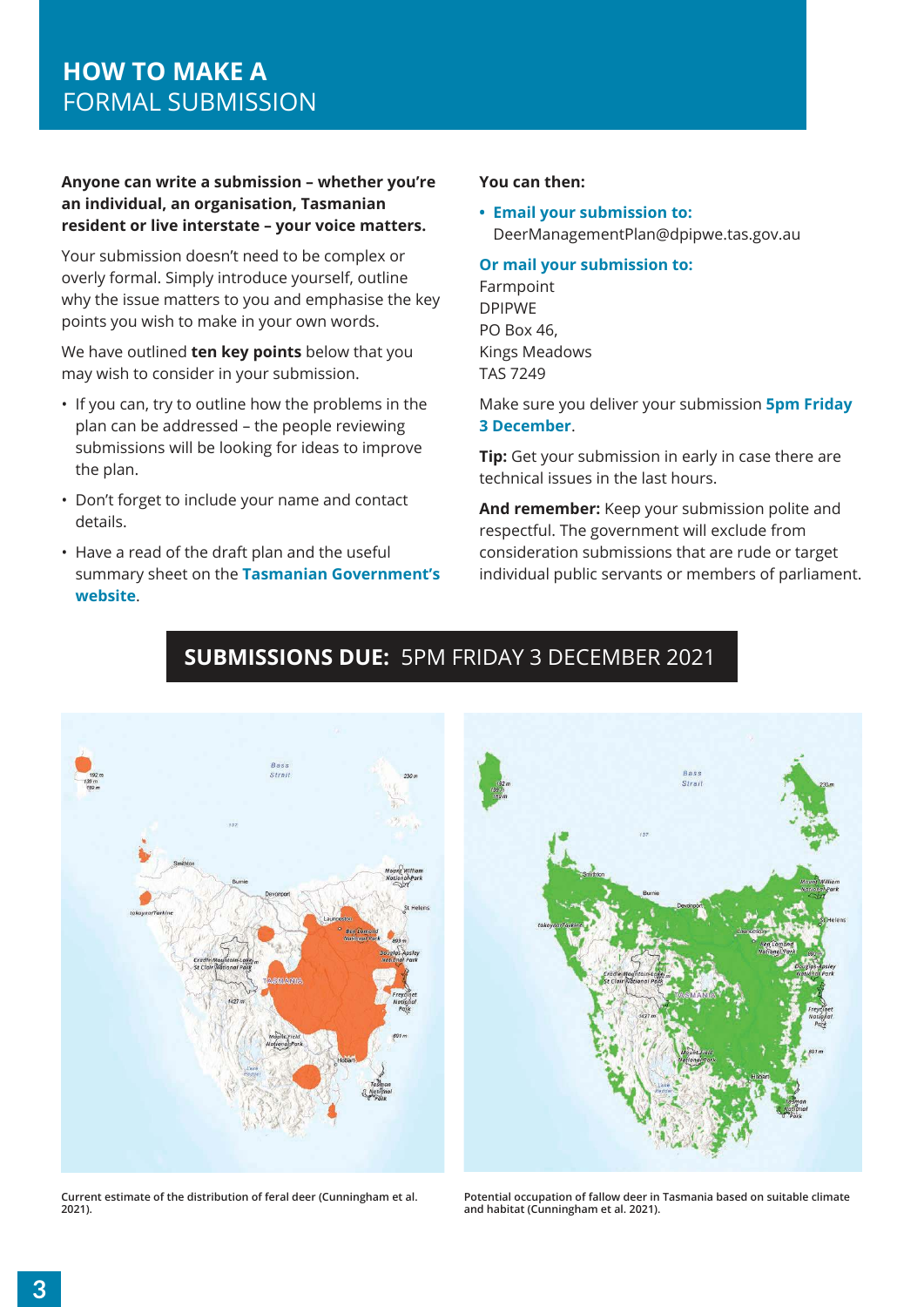<span id="page-3-0"></span>**Please consider the following key issues in your submission. Please try to express them in your own words. Your submissions may be given less weight if you copy and paste. We've included additional dot points as food for thought.** 

- **1. To enable the effective management of feral deer in Tasmania, the plan must support rescinding the partially protected status of deer for game in Tasmania's Wildlife Regulations (2010) as part of the current review of the regulations.**
	- The efforts of farmers, public and other land managers to control feral deer to minimise impacts on agriculture, biodiversity, ecological restoration and amenity will continue to be hindered under this plan by red tape and permits associated with the partially protected status of deer for game.
	- The 2021 Australian Senate Report on the impact of feral deer, pigs and goats called for all Australian jurisdictions to change their existing legislative and regulatory frameworks to ensure wild deer are treated as an environmental pest, maximise the ability of landholders to control feral deer on their land and maximise the ability of park managers to control feral deer in World Heritage Areas and national parks.
- **2. The plan needs to tackle the exploding fallow deer population in Tasmania by putting in place clear population and impact reduction policies rather than relying on old policies aligned with maintaining a quality feral deer herd.** 
	- The plan re-enforces hunter focused policies that have seen feral deer populations explode in Tasmania from a few thousand in the 1970s to now approaching 100,000 and covering 27% of the state.
	- Research undertaken through the University of Tasmania indicates fallow deer may occupy 56% of Tasmania and the population is growing at 11.5% a year.

## **3. The plan should put in place a realistic policy that reduces and contains the population of feral deer in Tasmania to 10,000 by 2032.**

- The population of feral deer is growing rapidly in size and expanding in area. While the exact population is unknown, it is conceivably approaching 100,000 and growing at up to 11.5% a year, despite hunting.
- There may be 1 million feral deer in Tasmania by 2050 without significant intervention.



**Generalised Invasion Curve. Source (based on DPI 2010)**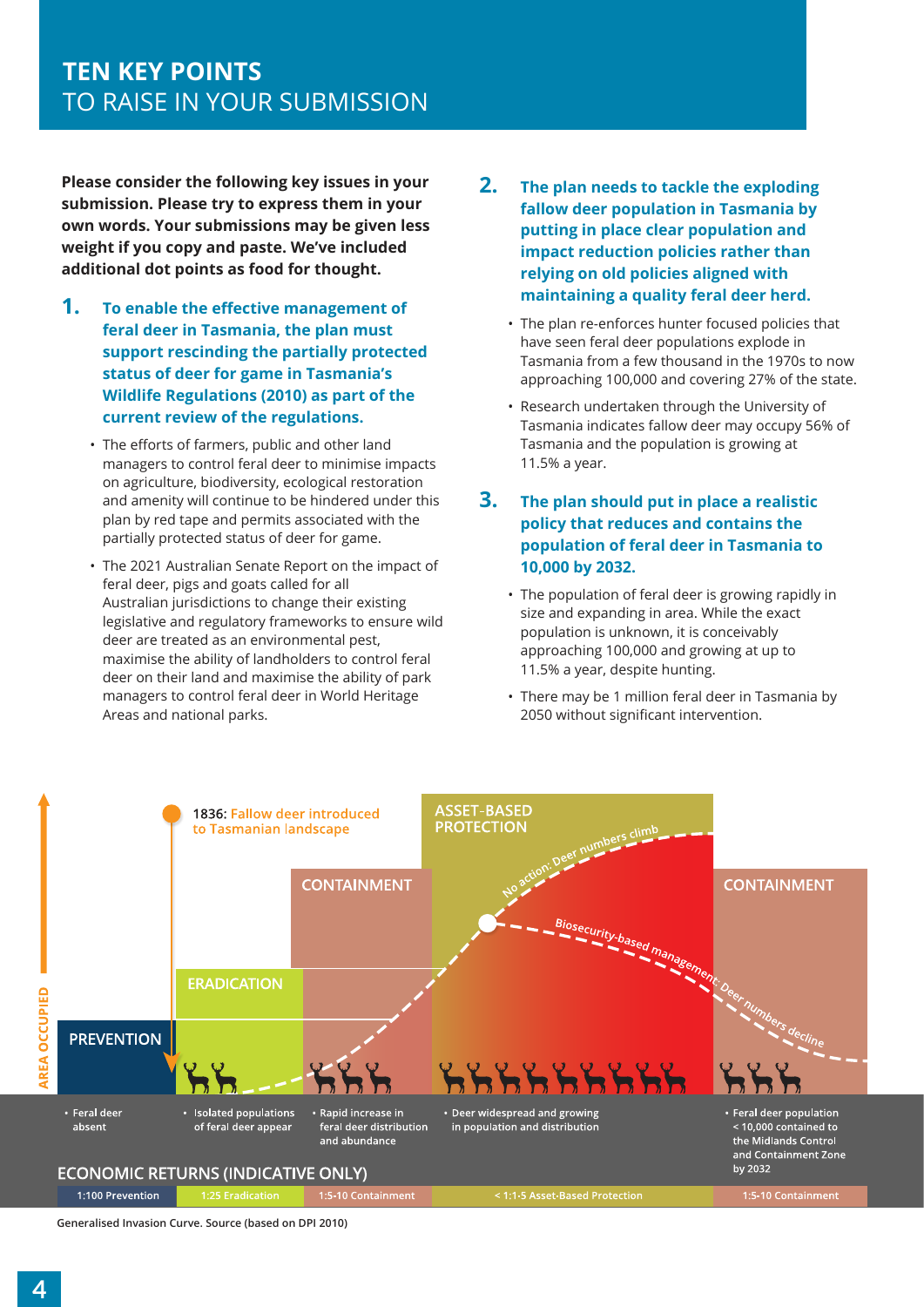- Reducing the population to 10,000 and containing feral deer to the Midlands area of Tasmania is entirely feasible and continues to provide ample opportunity for recreational hunting.
- **4. In recognition of the outstanding biodiversity and cultural heritage values of Tasmania the plan must include goals and objectives specific to the protection and conservation of natural and cultural values.**
	- The plan includes social and population goals, but they are vague and not targeted at the protection and conservation of natural and cultural values.
- **5. To protect the outstanding values of the Tasmanian Wilderness World Heritage Area, Ben Lomond and Douglas Apsley national parks, these areas must be included in the "No Deer Management Zone" and deer must be eradicated from this zone within 10 years.**
- The "No Deer Management Zone" is supported in principle but it needs significant amendments to effectively alleviate the impact of feral deer on Tasmania's biodiversity and cultural values.
- The "No Deer Zone" currently has no timeframe for deer eradication and infers that managing down or containing deer may be all that is achieved. This clearly lacks commitment or ambition.
- The plan sanctions the retention of feral deer in parts of the Tasmanian Wilderness World Heritage Area, Ben Lomond and Douglas-Apsley national parks by proposing they be placed in the "Sustainable Hunting Zone" or the "Mixed Management Zone". This is an entirely unacceptable standard.



"I can no longer deal with the massive impact of feral deer on my property under the current rule of one size fits all. We need a tactical approach across Tasmania that recognises feral deer will need to be managed differently from one area to another."

– Roderic O'Connor, Midlands Farmer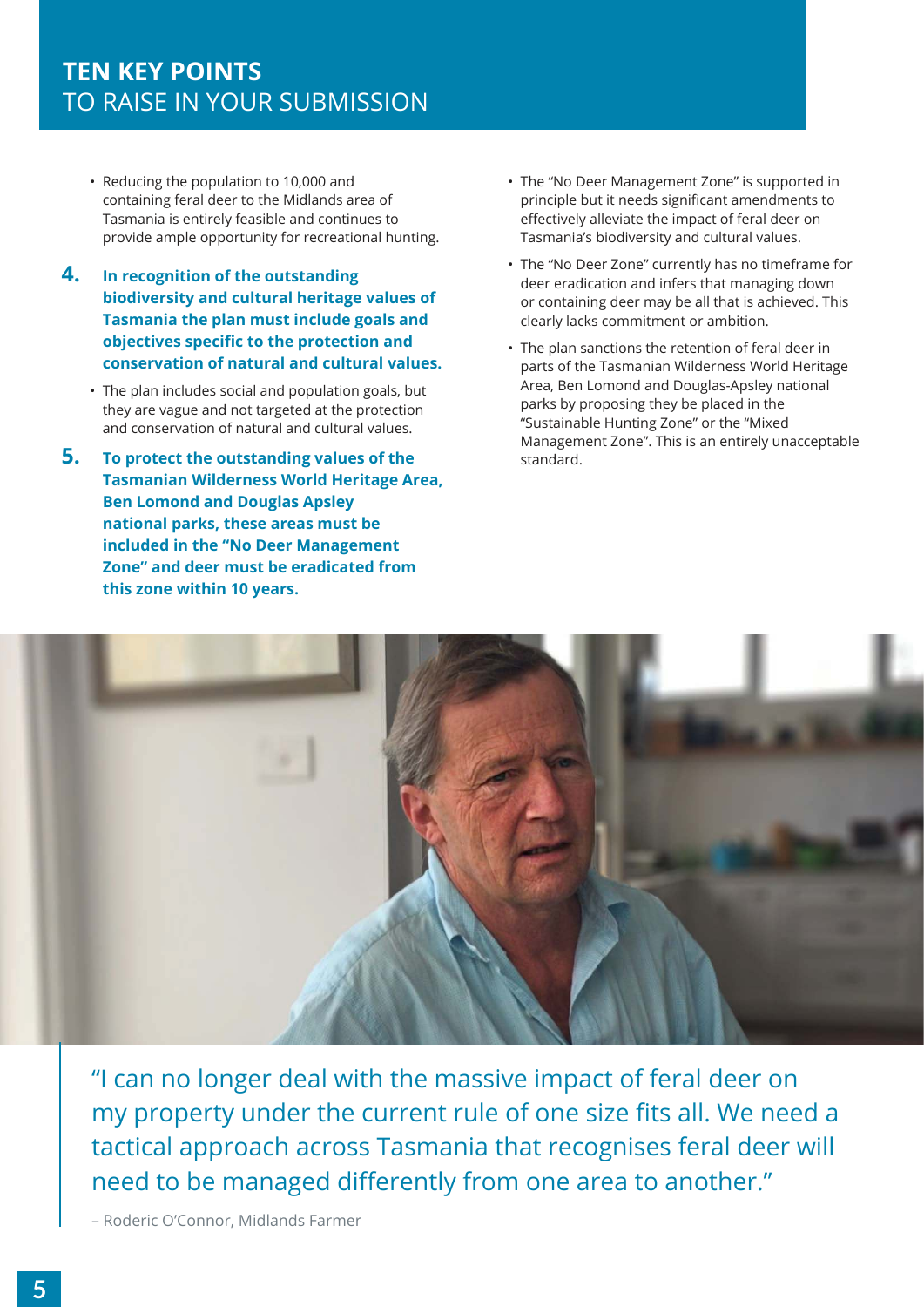- **6. Land owners shouldn't have to rely on agreements with hunters or one off permits to effectively control deer on their own land in the Sustainable Hunting Zone. They must be able to control feral deer as they see fit for their circumstances.**
	- In the Sustainable Hunting Zone farmers will be severely restricted by significant take limits and seasonal exclusions for controlling deer on their properties unless they develop a Property-based Wildlife Management Plan that is agreed to by hunters. If that is not achievable, a one off permit may be granted for a limited time for less restrictive control based on an assessment by the department.
- **7. The plan must re-enforce that the use of professional pest controllers undertaking aerial and ground shooting and trapping must be part of the range of methods utilised to eradicate feral deer from the "No Deer" zone and bring down numbers in other zones.** 
	- Research shows consistently that aerial culling can have the lowest negative animal welfare impacts of all lethal control methods and is the most effective in rugged and inaccessible environments.
- **8. Support improved community involvement, education and awareness of deer management and the threats of feral deer to Tasmania's precious environment and economy and to gain social licence for control methods.**
- **9. The plan should be implemented immediately with significant additional funding allocated to the control program to ensure the deer population is rapidly reduced.** 
	- It is estimated the cost of effectively controlling feral deer in Tasmania would be \$1.8 million annually. This cost is just under 2% of the \$100 million feral deer are already likely costing the Tasmanian community and economy annually.

## **10. The feral deer control program is complex and should be managed by a taskforce working under Biosecurity Tasmania.**

• Feral deer are now a serious biosecurity issue for Tasmania and have grown well beyond being a game issue to be managed by Game Services Tasmania. For this reason, the deer control program should be managed by Biosecurity Tasmania in conjunction with Game Services Tasmania.